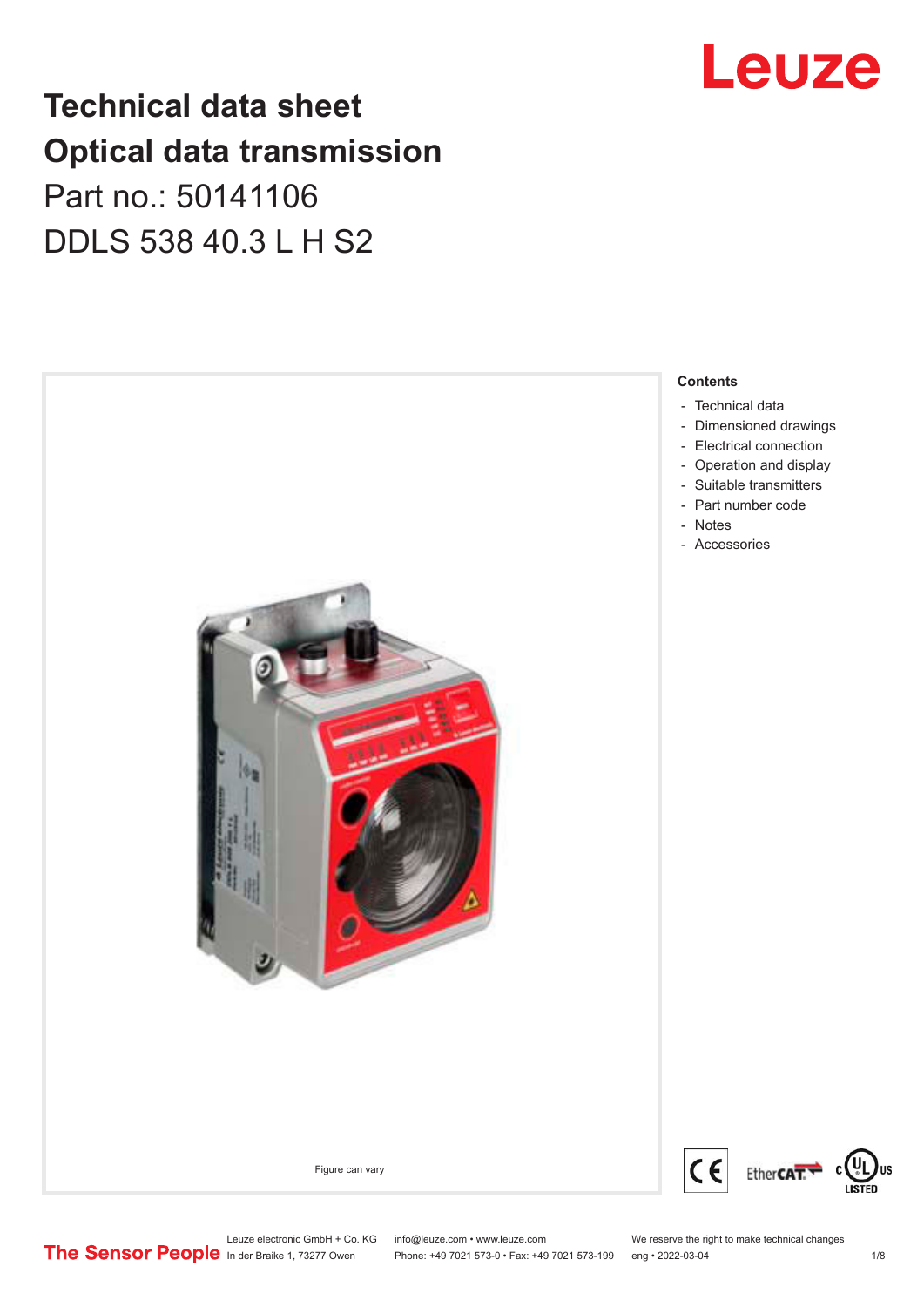## <span id="page-1-0"></span>**Technical data**

# Leuze

| <b>Basic data</b>                              |                                                                  |
|------------------------------------------------|------------------------------------------------------------------|
| <b>Series</b>                                  | <b>DDLS 500</b>                                                  |
| <b>Special version</b>                         |                                                                  |
| <b>Special version</b>                         | Heating                                                          |
|                                                | Integrated laser alignment aid                                   |
|                                                | Not influenced by reflective surfaces                            |
|                                                | Operation of parallel light axes                                 |
| <b>Optical data</b>                            |                                                                  |
| <b>Working range</b>                           | 100  40,000 mm                                                   |
| <b>Light source</b>                            | Laser                                                            |
| <b>Transmission frequency</b>                  | F3                                                               |
| Usable opening angle transmitter               | 1 <sup>°</sup>                                                   |
| <b>Electrical data</b>                         |                                                                  |
| Performance data                               |                                                                  |
| Supply voltage U <sub>R</sub>                  | 18  30 V, DC                                                     |
| <b>Inputs</b>                                  |                                                                  |
| Number of digital switching inputs             | 1 Piece(s)                                                       |
|                                                |                                                                  |
| Outputs                                        |                                                                  |
| Number of digital switching outputs 1 Piece(s) |                                                                  |
| <b>Interface</b>                               |                                                                  |
| <b>Type</b>                                    | EtherCAT link down 5 ms, EtherCAT<br>Safety-over-EtherCAT (FSoE) |
| <b>Connection</b>                              |                                                                  |
| <b>Number of connections</b>                   | 2 Piece(s)                                                       |
| <b>Connection 1</b>                            |                                                                  |
| <b>Type of connection</b>                      | Connector                                                        |
| <b>Designation on device</b>                   | <b>POWER</b>                                                     |
| <b>Thread size</b>                             | M12                                                              |
| <b>Type</b>                                    | Male                                                             |
| No. of pins                                    | 5-pin                                                            |
| Encoding                                       | A-coded                                                          |
| <b>Connection 2</b>                            |                                                                  |
| <b>Type of connection</b>                      | Connector                                                        |
| <b>Designation on device</b>                   | <b>BUS</b>                                                       |
| <b>Thread size</b>                             | M12                                                              |
| Type                                           | Female                                                           |

#### **Mechanical data**

| Dimension (W x H x L)                                                 | 100 mm x 156 mm x 99.5 mm |
|-----------------------------------------------------------------------|---------------------------|
| <b>Housing material</b>                                               | Metal                     |
| Net weight                                                            | 1,185q                    |
|                                                                       |                           |
| <b>Operation and display</b>                                          |                           |
| Type of display                                                       | Bar graph                 |
|                                                                       | I FD                      |
|                                                                       |                           |
| <b>Environmental data</b>                                             |                           |
| Ambient temperature, operation                                        | $-3550 °C$                |
| Ambient temperature, storage                                          | $-3570 °C$                |
|                                                                       |                           |
| <b>Certifications</b>                                                 |                           |
| Degree of protection                                                  | IP 65                     |
| <b>Certifications</b>                                                 | c UL US                   |
| Test procedure for EMC in accordance EN 1000-6-4                      |                           |
| with standard                                                         | EN 61000-6-2              |
| Test procedure for noise in accordance EN 60068-2-64<br>with standard |                           |
| Test procedure for oscillation in<br>accordance with standard         | EN 60068-2-6              |
| Test procedure for shock in<br>accordance with standard               | EN 60068-2-27             |
| <b>Classification</b>                                                 |                           |
|                                                                       |                           |
| <b>Customs tariff number</b>                                          | 85365019                  |
| <b>ECLASS 5.1.4</b>                                                   | 19039001                  |
| <b>ECLASS 8.0</b>                                                     | 19179090                  |
| <b>ECLASS 9.0</b>                                                     | 19179090                  |
| ECLASS 10.0                                                           | 19179090                  |
| <b>ECLASS 11.0</b>                                                    | 19179090                  |
| ECLASS 12.0                                                           | 19179090                  |

**ETIM 5.0** EC000515 **ETIM 6.0** EC000515 **ETIM 7.0** EC000310

Leuze electronic GmbH + Co. KG info@leuze.com • www.leuze.com We reserve the right to make technical changes<br>
The Sensor People in der Braike 1, 73277 Owen Phone: +49 7021 573-0 • Fax: +49 7021 573-199 eng • 2022-03-04

**No. of pins** 4 -pin **Encoding** D-coded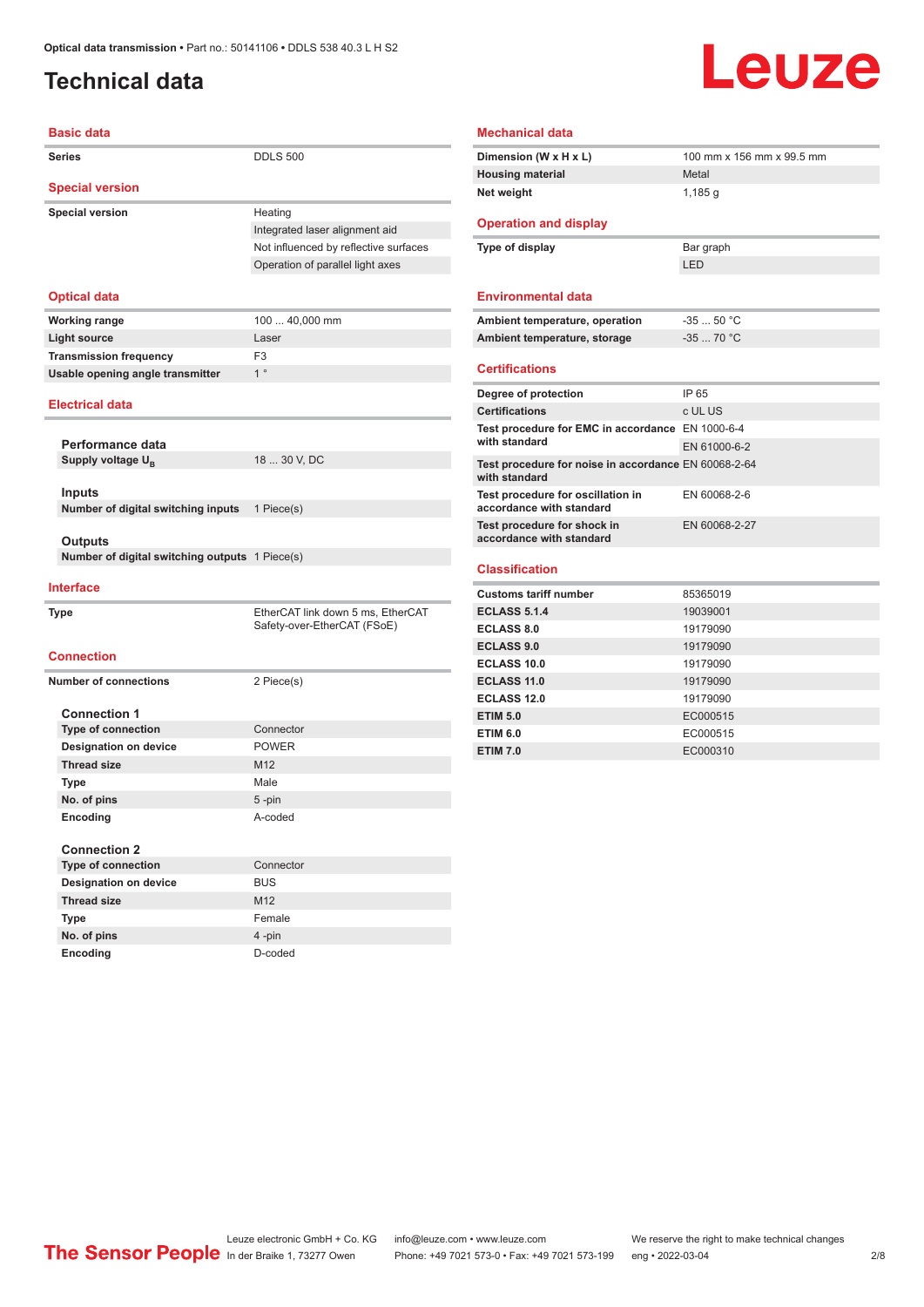#### <span id="page-2-0"></span>**Dimensioned drawings**

All dimensions in millimeters







A Center axis of transmitter and alignment laser

B Center axis of transmitter and receiver

C Center axis of receiver

Leuze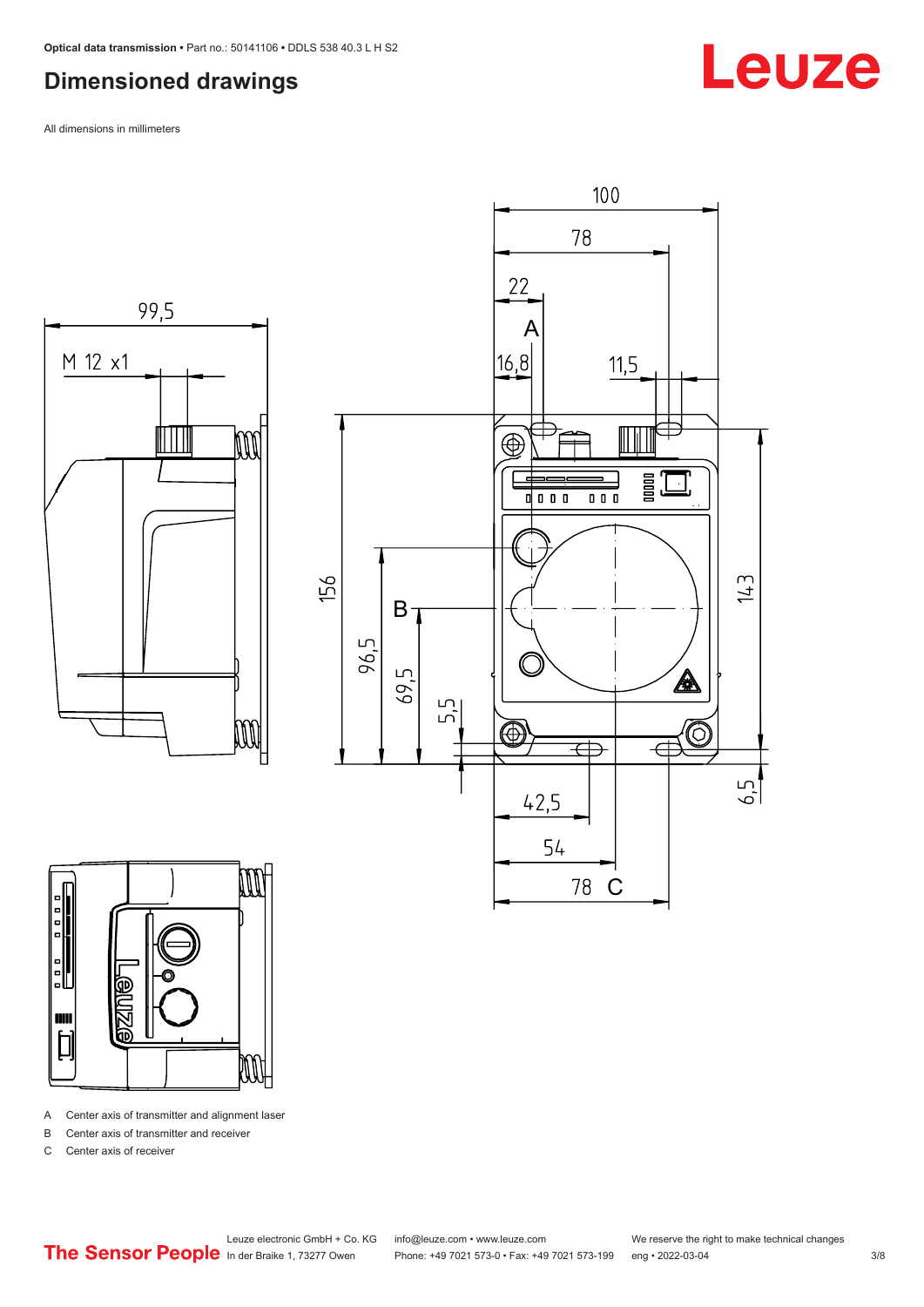#### <span id="page-3-0"></span>**Electrical connection**

| <b>Connection 1</b>       | <b>POWER</b>   |
|---------------------------|----------------|
| <b>Function</b>           | Signal IN      |
|                           | Signal OUT     |
|                           | Voltage supply |
| <b>Type of connection</b> | Connector      |
| <b>Thread size</b>        | M12            |
| <b>Type</b>               | Male           |
| <b>Material</b>           | Metal          |
| No. of pins               | $5 - pin$      |
| Encoding                  | A-coded        |

#### **Pin Pin assignment**

| и                       | <b>VIN</b>       |  |
|-------------------------|------------------|--|
| $\overline{\mathbf{2}}$ | IO <sub>1</sub>  |  |
| 3                       | GND              |  |
| $\overline{4}$          | IO <sub>2</sub>  |  |
| 5                       | <b>FE/SHIELD</b> |  |

#### $FE$  $\Leftrightarrow$ 1 2 4 5

#### **Connection 2 BUS**

| - - - - - - - - - - - - - - | _____         |
|-----------------------------|---------------|
| <b>Function</b>             | <b>BUS IN</b> |
| Type of connection          | Connector     |
| <b>Thread size</b>          | M12           |
| <b>Type</b>                 | Female        |
| Material                    | Metal         |
| No. of pins                 | $4 - pin$     |
| Encoding                    | D-coded       |

| Pin | <b>Pin assignment</b> |  |
|-----|-----------------------|--|
|     | TD+                   |  |
|     | $RD+$                 |  |
| ◠   | TD-                   |  |
|     | RD-                   |  |

## **Operation and display**

| LED            |            |                                                                                                                                                                                                                                                                                                                                                                                                                                                                                                                                                                                                                                                                                                                                           |                                                   |  |
|----------------|------------|-------------------------------------------------------------------------------------------------------------------------------------------------------------------------------------------------------------------------------------------------------------------------------------------------------------------------------------------------------------------------------------------------------------------------------------------------------------------------------------------------------------------------------------------------------------------------------------------------------------------------------------------------------------------------------------------------------------------------------------------|---------------------------------------------------|--|
| 1.             | <b>AUT</b> | Off                                                                                                                                                                                                                                                                                                                                                                                                                                                                                                                                                                                                                                                                                                                                       | Operating mode not active                         |  |
|                |            | Green, continuous light                                                                                                                                                                                                                                                                                                                                                                                                                                                                                                                                                                                                                                                                                                                   | Operating mode 'Automatic'                        |  |
| $\overline{2}$ | <b>MAN</b> | Off                                                                                                                                                                                                                                                                                                                                                                                                                                                                                                                                                                                                                                                                                                                                       | Operating mode not active                         |  |
|                |            | <b>Meaning</b><br><b>Display</b><br>Green, continuous light<br>Operating mode 'Manual'<br>Off<br>Operating mode not active<br>Green, continuous light<br>Operating mode 'Adjust'<br>Off<br>Operating mode not active<br>Green, continuous light<br>Off<br>Operating mode not active<br>Green, continuous light<br>LLC without interruption<br>Red, continuous light<br>LLC interrupted at least once<br>Off<br>No supply voltage<br>Green, flashing<br>Device ok, initialization phase<br>Green, continuous light<br>Data transmission active<br>Red, flashing<br>Data transmission interrupted<br>Red, continuous light<br>Device error<br>Off<br>Operating temperature OK<br>Orange, continuous light<br>Operating temperature critical |                                                   |  |
| 3              | <b>ADJ</b> |                                                                                                                                                                                                                                                                                                                                                                                                                                                                                                                                                                                                                                                                                                                                           |                                                   |  |
|                |            |                                                                                                                                                                                                                                                                                                                                                                                                                                                                                                                                                                                                                                                                                                                                           |                                                   |  |
| 4              | <b>LAS</b> |                                                                                                                                                                                                                                                                                                                                                                                                                                                                                                                                                                                                                                                                                                                                           |                                                   |  |
|                |            |                                                                                                                                                                                                                                                                                                                                                                                                                                                                                                                                                                                                                                                                                                                                           | Operating mode 'Alignment-laser mounting support' |  |
| 5              | <b>LLC</b> |                                                                                                                                                                                                                                                                                                                                                                                                                                                                                                                                                                                                                                                                                                                                           |                                                   |  |
|                |            |                                                                                                                                                                                                                                                                                                                                                                                                                                                                                                                                                                                                                                                                                                                                           |                                                   |  |
|                |            |                                                                                                                                                                                                                                                                                                                                                                                                                                                                                                                                                                                                                                                                                                                                           |                                                   |  |
| 6              | <b>PWR</b> |                                                                                                                                                                                                                                                                                                                                                                                                                                                                                                                                                                                                                                                                                                                                           |                                                   |  |
|                |            |                                                                                                                                                                                                                                                                                                                                                                                                                                                                                                                                                                                                                                                                                                                                           |                                                   |  |
|                |            |                                                                                                                                                                                                                                                                                                                                                                                                                                                                                                                                                                                                                                                                                                                                           |                                                   |  |
|                |            |                                                                                                                                                                                                                                                                                                                                                                                                                                                                                                                                                                                                                                                                                                                                           |                                                   |  |
|                |            |                                                                                                                                                                                                                                                                                                                                                                                                                                                                                                                                                                                                                                                                                                                                           |                                                   |  |
| 7              | <b>TMP</b> |                                                                                                                                                                                                                                                                                                                                                                                                                                                                                                                                                                                                                                                                                                                                           |                                                   |  |
|                |            |                                                                                                                                                                                                                                                                                                                                                                                                                                                                                                                                                                                                                                                                                                                                           |                                                   |  |
|                |            |                                                                                                                                                                                                                                                                                                                                                                                                                                                                                                                                                                                                                                                                                                                                           |                                                   |  |





Leuze electronic GmbH + Co. KG info@leuze.com • www.leuze.com We reserve the right to make technical changes<br>
The Sensor People in der Braike 1, 73277 Owen Phone: +49 7021 573-0 • Fax: +49 7021 573-199 eng • 2022-03-04 Phone: +49 7021 573-0 • Fax: +49 7021 573-199 eng • 2022-03-04 **4/8**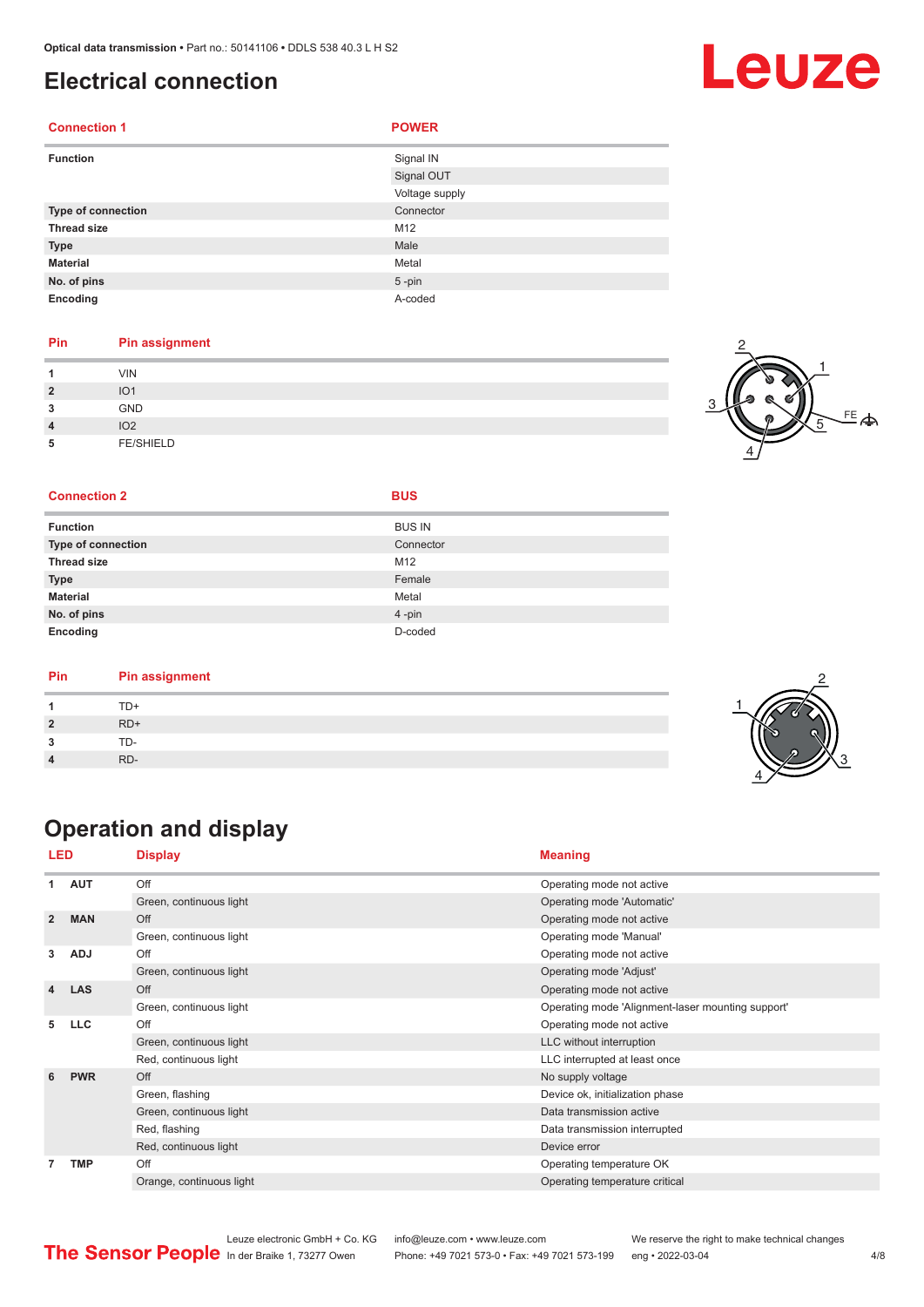#### <span id="page-4-0"></span>**Operation and display**



| <b>LED</b>      |                                 | <b>Display</b>              | <b>Meaning</b>                                                |  |
|-----------------|---------------------------------|-----------------------------|---------------------------------------------------------------|--|
|                 | <b>TMP</b>                      | Red, continuous light       | Operating temperature exceeded or not met                     |  |
| 8               | <b>LSR</b>                      | Off                         | With function reserve                                         |  |
|                 |                                 | Orange, continuous light    | Device OK, warning set                                        |  |
| 9               | <b>MAS</b>                      | Off                         | Installation on slave side                                    |  |
|                 |                                 | Green, continuous light     | Installation on master side                                   |  |
| 10 <sup>1</sup> | <b>OLK</b>                      | Off                         | Fault                                                         |  |
|                 |                                 | Green, continuous light     | No data transmission                                          |  |
|                 |                                 | Orange, continuous light    | Data transmission active                                      |  |
| 11              | <b>ERL</b>                      | Off                         | Link OK                                                       |  |
|                 |                                 | Orange, continuous light    | Missing link (Ethernet cable connection) on the second device |  |
|                 |                                 | Red, continuous light       | No cable-connected link to the connected device               |  |
| 12              | <b>LINK</b>                     | Off                         | No cable-connected link to the connected device               |  |
|                 |                                 | Green, continuous light     | Link OK                                                       |  |
|                 |                                 | Orange, continuous light    | Data transmission active                                      |  |
| 13              | <b>SIGNAL</b><br><b>QUALITY</b> | 2 red, 2 orange and 4 green | Received signal level                                         |  |

#### **Suitable transmitters**

| Part no. | <b>Designation</b>                  | <b>Article</b>               | <b>Description</b>                                                                                                                                                                                  |
|----------|-------------------------------------|------------------------------|-----------------------------------------------------------------------------------------------------------------------------------------------------------------------------------------------------|
| 50141107 | DDLS 538 40.4 L H<br>S <sub>2</sub> | Optical data<br>transmission | Special version: Not influenced by reflective surfaces, Heating, Integrated<br>laser alignment aid, Operation of parallel light axes<br>Working range: 100  40,000 mm<br>Connection: Connector, M12 |

#### **Part number code**

Part designation: **DDLS 5XXX YYY.Z A B CC**

| <b>DDLS</b> | Optical transceiver for digital data transmission                                                                                                                                                                                                                         |
|-------------|---------------------------------------------------------------------------------------------------------------------------------------------------------------------------------------------------------------------------------------------------------------------------|
| 5XXX        | <b>Series</b><br>508i: without integrated web server for remote diagnostics<br>508i: with integrated web server for remote diagnostics<br>538: without integrated web server for remote diagnostics (EtherCAT)<br>548i: with integrated web server for remote diagnostics |
| <b>YYY</b>  | Range for data transmission in m                                                                                                                                                                                                                                          |
| z           | Frequency of the transmitter<br>0: Frequency F0<br>1: Frequency F1<br>2: Frequency F2<br>3: Frequency F3<br>4: Frequency F4                                                                                                                                               |
| A           | Option<br>L: integrated laser alignment aid (for transmitter/receiver)<br>n/a: standard                                                                                                                                                                                   |
| B           | <b>Special equipment</b><br>H: With heating<br>n/a: no special equipment                                                                                                                                                                                                  |
| CC          | <b>Special equipment</b><br>S2: Optimized for EtherCAT transmission<br>n/a: no special equipment                                                                                                                                                                          |



 $\&$  A list with all available device types can be found on the Leuze website at www.leuze.com.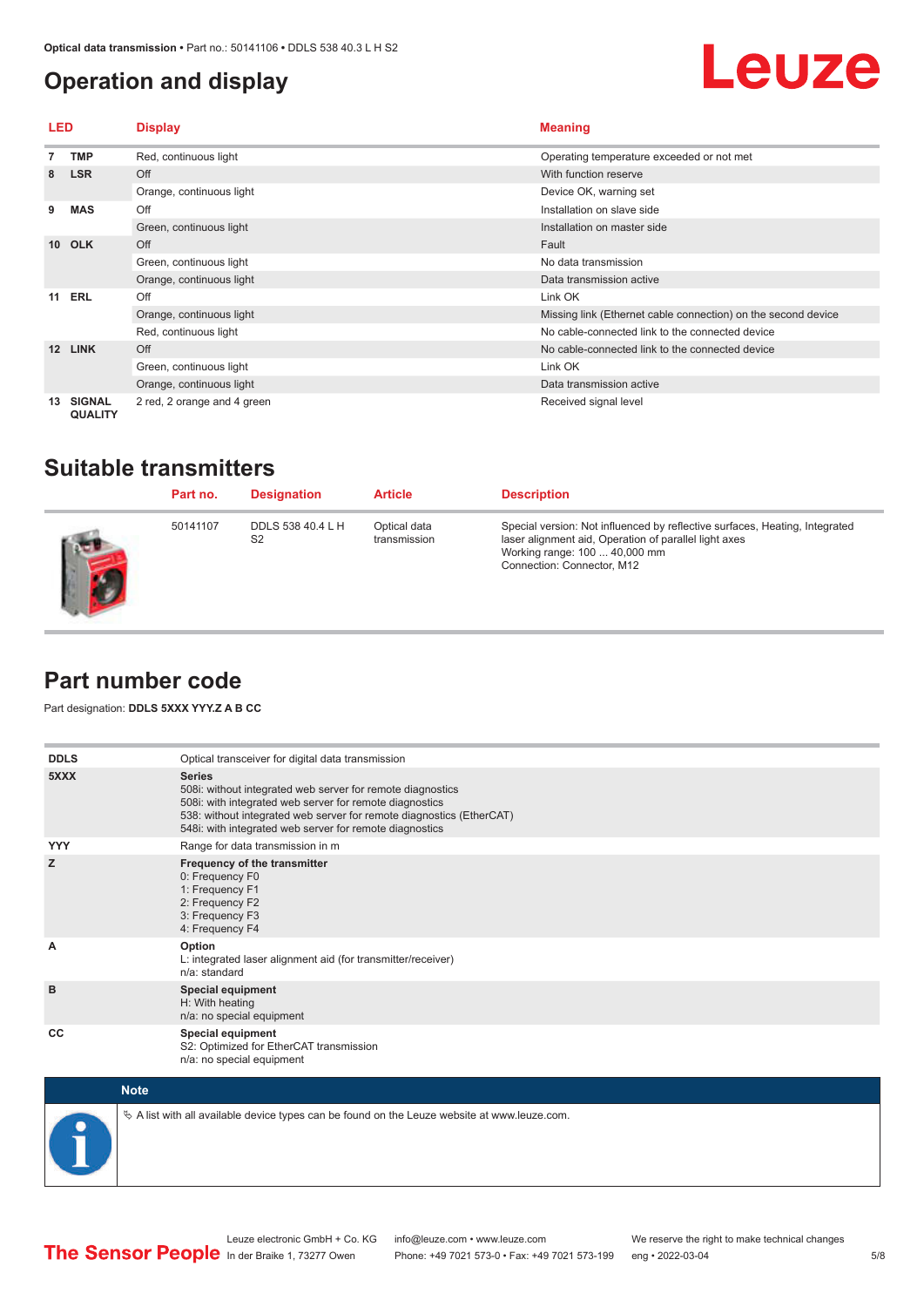#### **Notes**

# Leuze

#### **Observe intended use!**

**For UL applications:**

 $\ddot{\phi}$  This product is not a safety sensor and is not intended as personnel protection.

 $\&$  The product may only be put into operation by competent persons.

 $\%$  Only use the product in accordance with its intended use.

| $\%$ For UL applications, use is only permitted in Class 2 circuits in accordance with the NEC (National Electric Code).                                                                                                                                                                                      |
|---------------------------------------------------------------------------------------------------------------------------------------------------------------------------------------------------------------------------------------------------------------------------------------------------------------|
| <b>ATTENTION! INVISIBLE LASER RADIATION - CLASS 1M LASER PRODUCT</b>                                                                                                                                                                                                                                          |
| Do not expose users of telescopic optics!<br>The device satisfies the requirements of IEC 60825-1:2007 (EN 60825-1:2007) safety requlations for a product of laser class 1M as well as the<br>U.S. 21 CFR 1040.10 regulations with deviations corresponding to "Laser Notice No. 50" from June 24, 2007.      |
| $\&$ Do not expose users of telescopic optics!<br>The device satisfies the requirements of IEC 60825-1:2007 (EN 60825-1:2007) safety requlations for a product of laser class 1M as well as the<br>U.S. 21 CFR 1040.10 regulations with deviations corresponding to "Laser Notice No. 50" from June 24, 2007. |
|                                                                                                                                                                                                                                                                                                               |

- ª Looking into the beam path for extended periods using telescope optics may damage the eye's retina. Never look using telescope optics into the laser beam or in the direction of reflecting beams.
- ª CAUTION! The use of operating and adjusting devices other than those specified here or the carrying out of differing procedures may lead to dangerous exposure to radiation!

The use of optical instruments or devices (e.g., magnifying glasses, binoculars) in combination with the device increases the danger of eye damage.

- $\&$  Observe the applicable statutory and local laser protection regulations.
- $\%$  The device must not be tampered with and must not be changed in any way. There are no user-serviceable parts inside the device. Repairs must only be performed by Leuze electronic GmbH + Co. KG.

#### **ATTENTION! LASER RADIATION – CLASS 1 LASER PRODUCT (alignment laser)**

The device satisfies the requirements of IEC 60825-1:2007 (EN 60825-1:2007) safety regulations for a product of **laser class 1** as well as the U.S. 21 CFR 1040.10 regulations with deviations corresponding to "Laser Notice No. 50" from June 24, 2007.

- ª The device satisfies the requirements of IEC 60825-1:2007 (EN 60825-1:2007) safety regulations for a product of **laser class 1** as well as the U.S. 21 CFR 1040.10 regulations with deviations corresponding to "Laser Notice No. 50" from June 24, 2007.
- $\%$  Observe the applicable statutory and local laser protection regulations.
- $\ddot{\phi}$  The device must not be tampered with and must not be changed in any way. There are no user-serviceable parts inside the device. Repairs must only be performed by Leuze electronic GmbH + Co. KG.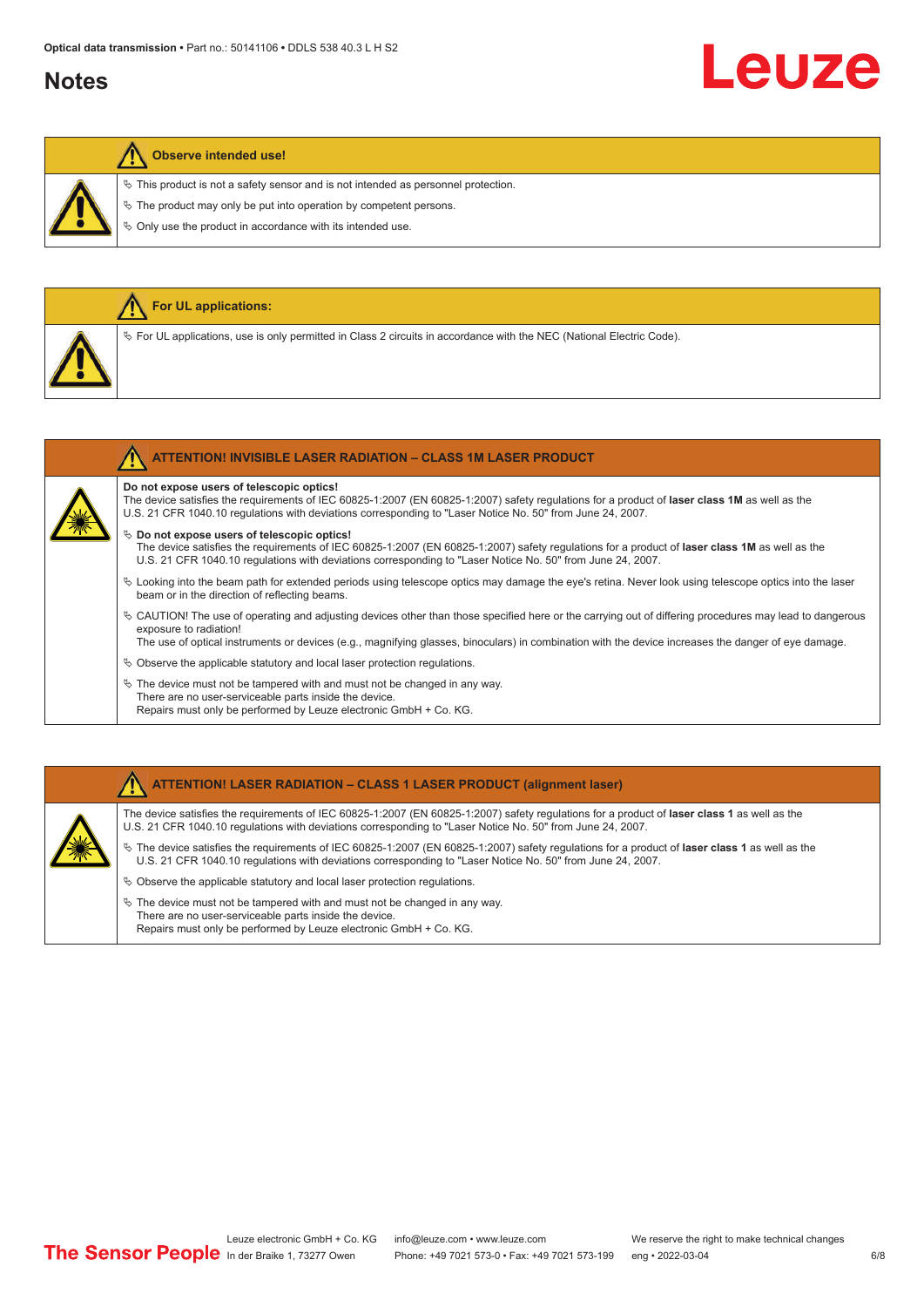#### **Accessories**

## Connection technology - Connection cables

|            | Part no. | <b>Designation</b>      | <b>Article</b>   | <b>Description</b>                                                                                                                                                                            |
|------------|----------|-------------------------|------------------|-----------------------------------------------------------------------------------------------------------------------------------------------------------------------------------------------|
| <b>ALL</b> | 50132079 | KD U-M12-5A-V1-<br>050  | Connection cable | Connection 1: Connector, M12, Axial, Female, A-coded, 5-pin<br>Connection 2: Open end<br>Shielded: No<br>Cable length: 5,000 mm<br>Sheathing material: PVC                                    |
|            | 50135074 | KS ET-M12-4A-P7-<br>050 | Connection cable | Suitable for interface: Ethernet<br>Connection 1: Connector, M12, Axial, Male, D-coded, 4-pin<br>Connection 2: Open end<br>Shielded: Yes<br>Cable length: 5,000 mm<br>Sheathing material: PUR |

## Connection technology - Interconnection cables

|        |   | Part no. | <b>Designation</b>                     | <b>Article</b>        | <b>Description</b>                                                                                                                                                                                                               |
|--------|---|----------|----------------------------------------|-----------------------|----------------------------------------------------------------------------------------------------------------------------------------------------------------------------------------------------------------------------------|
|        |   | 50137078 | <b>KSS ET-M12-4A-</b><br>M12-4A-P7-050 | Interconnection cable | Suitable for interface: Ethernet<br>Connection 1: Connector, M12, Axial, Male, D-coded, 4-pin<br>Connection 2: Connector, M12, Axial, Male, D-coded, 4-pin<br>Shielded: Yes<br>Cable length: 5,000 mm<br>Sheathing material: PUR |
| C<br>丝 | Ö | 50135081 | <b>KSS ET-M12-4A-</b><br>RJ45-A-P7-050 | Interconnection cable | Suitable for interface: Ethernet<br>Connection 1: Connector, M12, Axial, Male, D-coded, 4-pin<br>Connection 2: RJ45<br>Shielded: Yes<br>Cable length: 5,000 mm<br>Sheathing material: PUR                                        |

## Connection technology - Connectors

| Part no. | <b>Designation</b> | <b>Article</b> | <b>Description</b>                                                                          |
|----------|--------------------|----------------|---------------------------------------------------------------------------------------------|
| 50020501 | KD 095-5A          | Connector      | Connection: Connector with screw terminals, M12, Axial, Female, A-coded, 5<br>-pin          |
| 50112155 | S-M12A-ET          | Connector      | Suitable for interface: Ethernet<br>Connection: Connector, M12, Axial, Male, D-coded, 4-pin |

Leuze